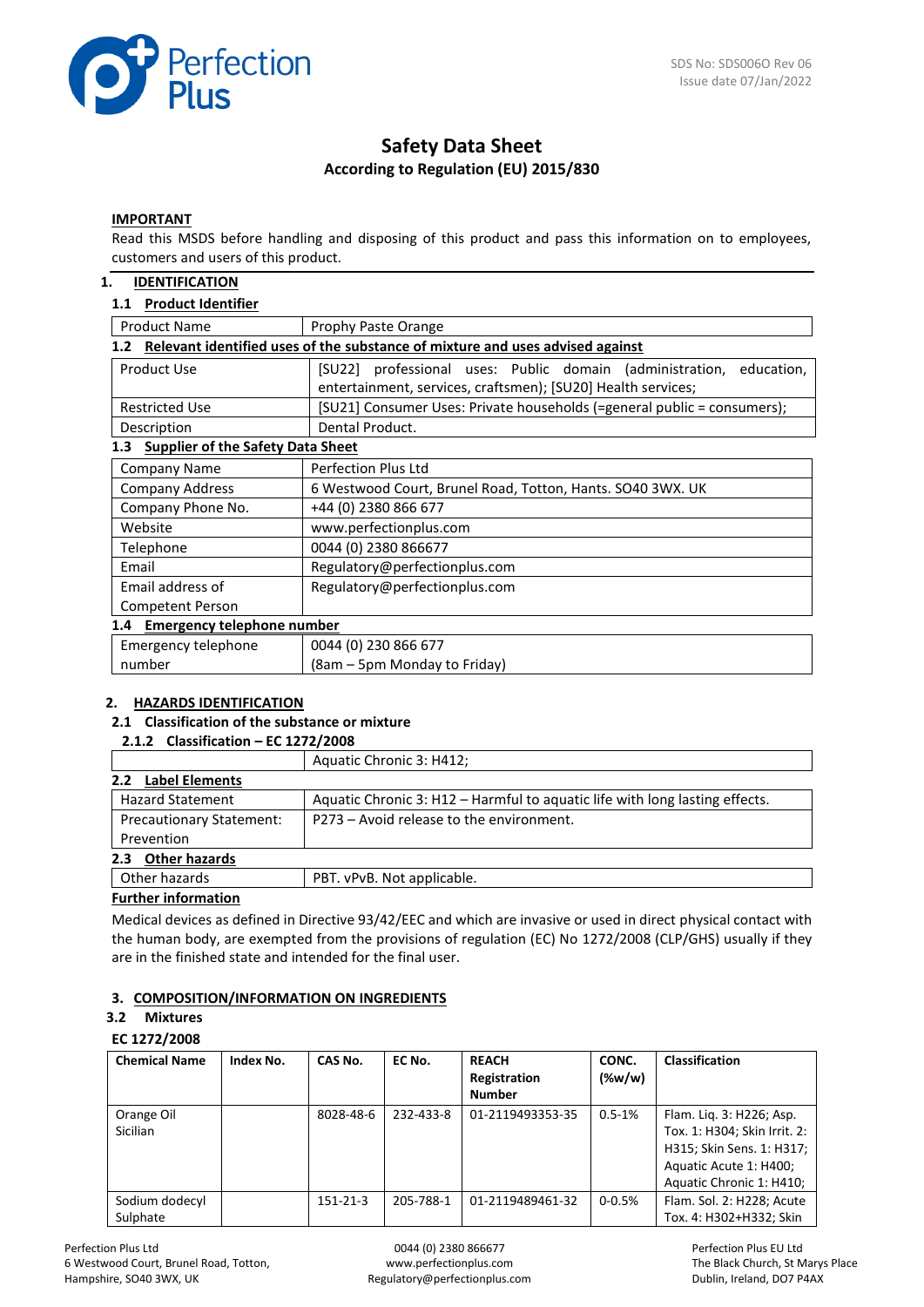

|  |  |  | Irrit. 2: H315; Eye Dam. 1:<br>H318; STOT SE 3: H335; |
|--|--|--|-------------------------------------------------------|
|  |  |  | Aquatic Chronic 3: H412;                              |

### **4. FIRST AID MEASURES**

### **4.1 Description of first aid measures**

| Inhalation                 | Move the exposed person to fresh air.                                             |
|----------------------------|-----------------------------------------------------------------------------------|
| Eye Contact                | Rinse immediately with plenty of water for 15 minutes holding the eyelids open.   |
| Skin contact               | Wash off immediately with plenty of soap and water. Remove contaminated clothing. |
| Ingestion                  | Do NOT induce vomiting.                                                           |
|                            | 4.2 Most important symptoms and effects, both acute and delayed                   |
| Inhalation                 | May cause irritation to mucous membranes.                                         |
| Eye Contact                | May cause irritation to eyes.                                                     |
| Skin contact               | May cause irritation to skin.                                                     |
| Ingestion                  | May cause irritation to mucous membranes.                                         |
| 4.3                        | Indication of any immediate medical attention and special treatment needed        |
| Inhalation                 | Seek medical attention if irritation or symptoms persist.                         |
| Eye Contact                | Seek medical attention if irritation or symptoms persist.                         |
| Skin contact               | Seek medical attention if irritation or symptoms persist.                         |
| Ingestion                  | Seek medical attention if irritation or symptoms persist.                         |
| <b>General information</b> |                                                                                   |
|                            | If you feel unwell, seek medical advice (show the label where possible).          |

#### **5. FIRE FIGHTING MEASURES**

# **5.1 Extinguishing media**

|                                                           | Use extinguishing media appropriate to the surrounding fire conditions. |  |  |  |
|-----------------------------------------------------------|-------------------------------------------------------------------------|--|--|--|
| 5.2 Special hazards arising from the substance or mixture |                                                                         |  |  |  |
|                                                           | Burning produces irritating, toxic and obnoxious fumes.                 |  |  |  |
| 5.3 Advice for firefighters                               |                                                                         |  |  |  |
|                                                           | Wear suitable respiratory equipment when necessary.                     |  |  |  |
|                                                           |                                                                         |  |  |  |

### **6. ACCIDENTAL RELEASE MEASURES**

### **6.1 Personal precautions, protective equipment and emergency procedures**

|     |                               | Ensure adequate ventilation of the working are. Wear suitable protective equipment.   |  |  |  |
|-----|-------------------------------|---------------------------------------------------------------------------------------|--|--|--|
|     | 6.2 Environmental precautions |                                                                                       |  |  |  |
|     |                               | Do not allow product to enter drains. Prevent further spillage if safe.               |  |  |  |
| 6.3 |                               | Methods and material for containment and cleaning up                                  |  |  |  |
|     |                               | Sweep up. Transfer to suitable, labelled containers for disposal. Clean spillage area |  |  |  |
|     |                               | thoroughly with plenty of water.                                                      |  |  |  |
| 6.4 | Reference to other sections   |                                                                                       |  |  |  |
|     |                               | See section 13 for disposal information. See section 8 for exposure controls/personal |  |  |  |
|     |                               | protection.                                                                           |  |  |  |
|     |                               |                                                                                       |  |  |  |

### **7. HANDLING AND STORAGE**

|                         | 7.1 Precautions for safe handling                                                            |  |  |  |  |
|-------------------------|----------------------------------------------------------------------------------------------|--|--|--|--|
|                         | Avoid contact with eyes and skin. Ensure adequate ventilation of the working area. Adopt     |  |  |  |  |
|                         | best Manual Handling considerations when handling, carrying and dispensing.                  |  |  |  |  |
|                         | 7.2 Conditions for safe storage, including any incompatibilities                             |  |  |  |  |
|                         | Keep in a cool, dry, well-ventilated area. Keep containers tightly closed. Store in original |  |  |  |  |
|                         | container.                                                                                   |  |  |  |  |
| 7.3 Specific end use(S) |                                                                                              |  |  |  |  |
|                         | See section 1.2. Relevant identified uses of the substance or mixture and uses advised       |  |  |  |  |
|                         | against for further information.                                                             |  |  |  |  |

# **8. EXPOSURE CONTROLS/PERSONAL PROTECTION**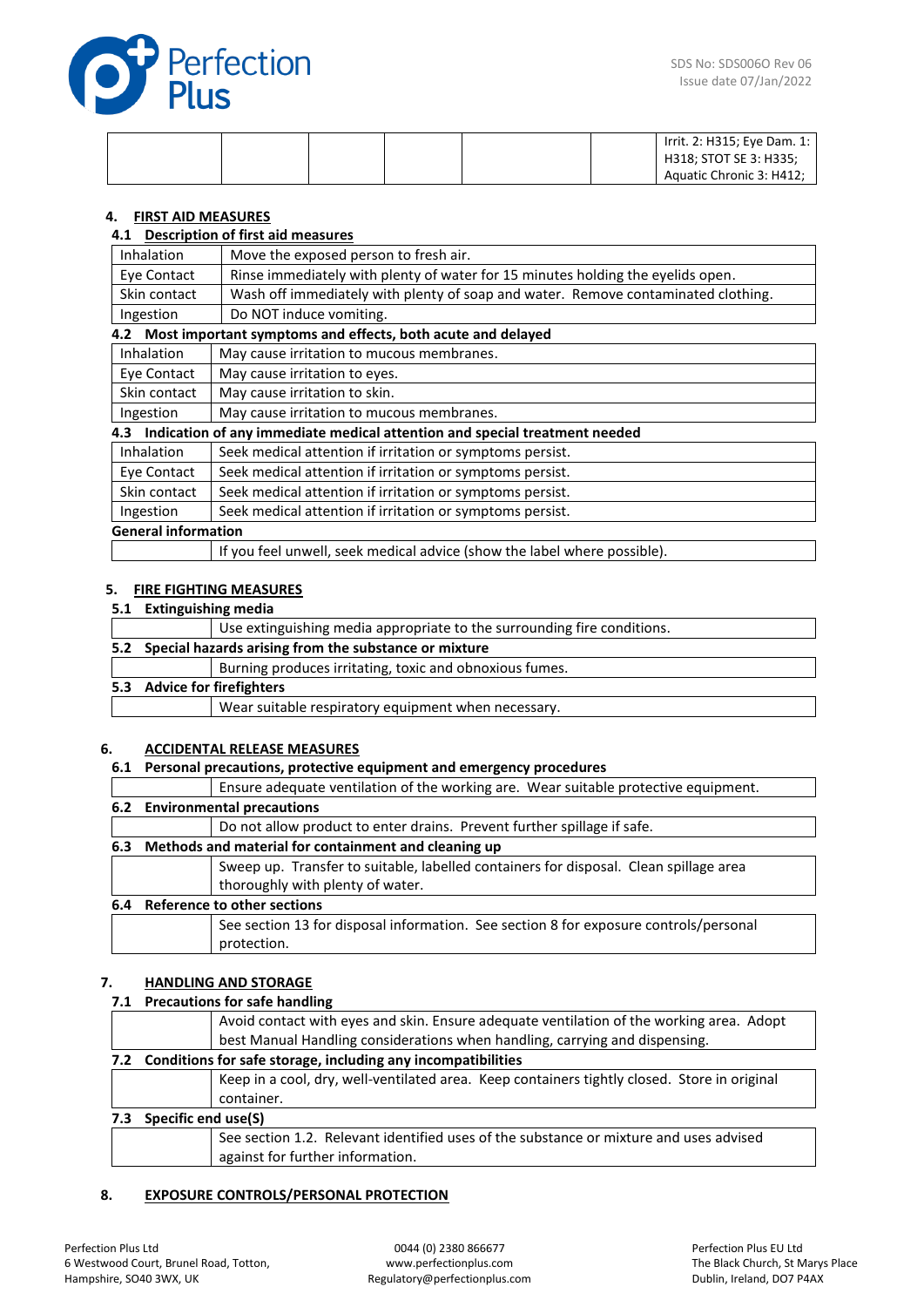

### **8.1 Control parameters**

**8.1.1 Exposure Limit Values**

| Calcium carbonate          | WEL 8-hr limit ppm:        |                              | WEL 8-hr limit mg/m3:        |    |
|----------------------------|----------------------------|------------------------------|------------------------------|----|
|                            |                            |                              |                              |    |
|                            | WEL 15 min limit ppm:      | $\overline{\phantom{a}}$     | WEL 15 min limit mg/m3:      |    |
|                            | WEL 8-hr limit mg/m3 total | 10                           | WEL 15 min limit mg/m3 total |    |
|                            | inhalable dust:            |                              | inhalable dust:              |    |
|                            | WEL 8-hr limit mg/m3 total | 4                            | WEL 15 min limit mg/m3 total |    |
|                            | respirable dust:           |                              | respirable dust:             |    |
| Calcium carbonate          | WEL 8-hr limit ppm:        | $\qquad \qquad \blacksquare$ | WEL 8-hr limit mg/m3:        |    |
| (Limestone)                |                            |                              |                              |    |
|                            | WEL 15 min limit ppm:      | $\qquad \qquad \blacksquare$ | WEL 15 min limit mg/m3:      |    |
|                            | WEL 8-hr limit mg/m3 total | 10                           | WEL 15 min limit mg/m3 total |    |
|                            | inhalable dust:            |                              | inhalable dust:              |    |
|                            | WEL 8-hr limit mg/m3 total | 4                            | WEL 15 min limit mg/m3 total |    |
|                            | respirable dust:           |                              | respirable dust:             |    |
| Calcium carbonate (Marble) | WEL 8-hr limit ppm:        |                              | WEL 8-hr limit mg/m3:        |    |
|                            |                            |                              |                              |    |
|                            | WEL 15 min limit ppm:      | $\overline{\phantom{m}}$     | WEL 15 min limit mg/m3:      |    |
|                            | WEL 8-hr limit mg/m3 total | 10                           | WEL 15 min limit mg/m3 total |    |
|                            | inhalable dust:            |                              | inhalable dust:              |    |
|                            | WEL 8-hr limit mg/m3 total | 4                            | WEL 15 min limit mg/m3 total |    |
|                            | respirable dust:           |                              | respirable dust:             |    |
| Glycerine (Glycerol, mist) | WEL 8-hr limit ppm:        | $\overline{\phantom{0}}$     | WEL 8-hr limit mg/m3:        | 10 |
|                            |                            |                              |                              |    |
|                            | WEL 15 min limit ppm:      | $\overline{\phantom{0}}$     | WEL 15 min limit mg/m3:      |    |
|                            | WEL 8-hr limit mg/m3 total | $\overline{\phantom{a}}$     | WEL 15 min limit mg/m3 total |    |
|                            | inhalable dust:            |                              | inhalable dust:              |    |
|                            | WEL 8-hr limit mg/m3 total | $\overline{\phantom{a}}$     | WEL 15 min limit mg/m3 total |    |
|                            | respirable dust:           |                              | respirable dust:             |    |

# **8.2 Exposure controls**



### **8.2.1 Appropriate engineering controls**

|                                      | Ensure adequate ventilation of the working area.    |  |  |  |
|--------------------------------------|-----------------------------------------------------|--|--|--|
| 8.2.2 Individual protection measures |                                                     |  |  |  |
|                                      | Wear chemical protective clothing.                  |  |  |  |
| Eye/face protection                  | Approved safety goggles.                            |  |  |  |
| Skin protection $-$                  | Chemical resistant gloves.                          |  |  |  |
| Hand protection                      |                                                     |  |  |  |
| Respiratory protection               | Wear suitable respiratory equipment when necessary. |  |  |  |

### **9. PHYSICAL AND CHEMICAL PROPERTIES**

### **9.1. Information on basic physical and chemical properties**

| Appearance            | Paste             | Vapour pressure             | Not applicable.   |
|-----------------------|-------------------|-----------------------------|-------------------|
| Odour                 | Characteristic    | Vapour density              | Not applicable.   |
| Odour threshold       | Not applicable.   | Relative density            | No data available |
| рH                    | No data available | Fat solubility              | No data available |
| Melting point         | No data available | Partition coefficient       | No data available |
| Freezing point        | No data available | Autoignition temperature    | No data available |
| Initial boiling point | No data available | Viscosity                   | No data available |
| Flash point           | No data available | <b>Explosive properties</b> | No data available |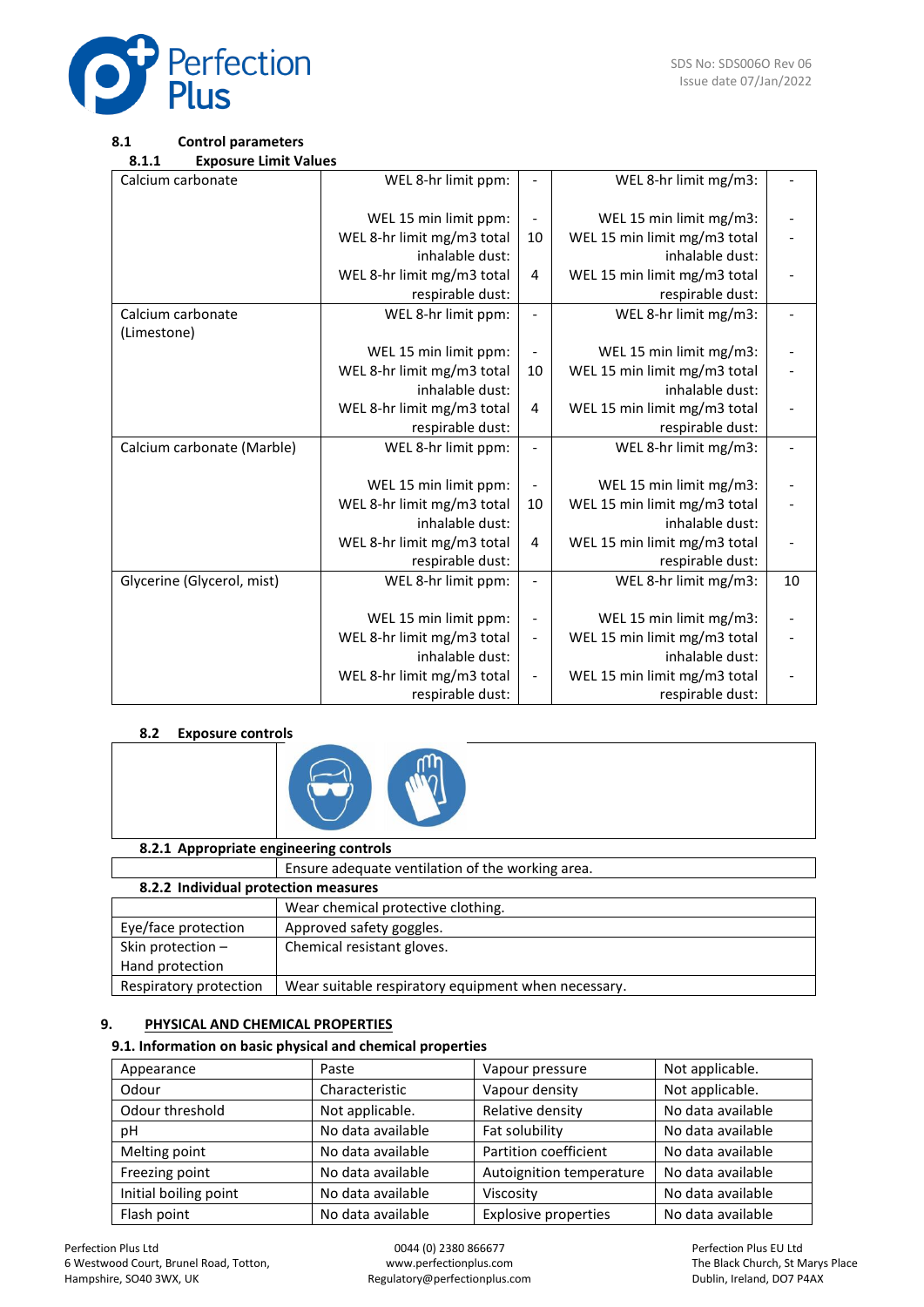

| No data available<br>Evaporation rate |                   | Oxidising properties | No data available   |
|---------------------------------------|-------------------|----------------------|---------------------|
| Flammability (solid, gas)             | No data available | Solubility           | Slightly soluble in |
|                                       |                   |                      | water               |
| 9.2. Other information                |                   |                      |                     |
| Conductivity                          |                   | No data available    |                     |
| Surface tension                       |                   | No data available    |                     |

Gas group and a set of the set of the Not applicable.

### **10. STABILITY AND REACTIVITY**

| 10.1 | Reactivity                              |  |
|------|-----------------------------------------|--|
|      | No data available.                      |  |
|      | 10.2 Chemical stability                 |  |
|      | Stable under normal conditions.         |  |
|      | 10.3 Possibility of hazardous reactions |  |
|      | No data is available on this product.   |  |
|      | 10.4 Conditions to avoid                |  |
|      | Heat. Moisture.                         |  |
| 10.5 | Incompatible materials                  |  |
|      | No data available.                      |  |
|      | 10.6 Hazardous decomposition products   |  |
|      | No data available.                      |  |

#### **11. TOXICOLOGICAL INFORMATION**

#### **11.1 Information on toxicological effects**

| Acute toxicity            | No data available.                        |
|---------------------------|-------------------------------------------|
| Skin corrosion/irritation | May cause irritation to skin.             |
| Serious eye               | May cause irritation to eyes.             |
| damage/irritation         |                                           |
| Respiratory of skin       | May cause irritation to mucous membranes. |
| sensitisation             |                                           |
| Germ cell mutagenicity    | No mutagenic effects reported.            |
| Carcinogenicity           | No carcinogenic effects reported.         |
| Reproductive toxicity     | No teratogenic effects reported.          |
| STOT-single exposure      | No data available.                        |
| STOT-repeated exposure    | No data available.                        |
| Aspiration hazard         | May cause irritation to mucous membranes. |
| Repeated or prolonged     | No data available.                        |
| exposure                  |                                           |

### **11.1.4 Toxicological Information**

| Calcium carbonate | Oral Rat LD50: 5000 mg/kg         |
|-------------------|-----------------------------------|
| Glycerine         | <b>Oral Rat LD50: 12600 mg/kg</b> |

#### **12. ECOLOGICAL INFORMATION**

#### **12.1 Toxicity**

| Calcium carbonate                  |  | Daphnia EC50/48h: 1.0000 mg/l         | Algae IC50/72h: 72.0000 mg/l   |
|------------------------------------|--|---------------------------------------|--------------------------------|
|                                    |  | Fish LC50/96h: 10.0000 mg/l           |                                |
| Glycerine                          |  | Daphnia EC50/48h: 10000.0000 mg/l     | Algae IC50/72h: 2900.0000 mg/l |
|                                    |  | Fish LC50/96h: 5000.0000 mg/l         |                                |
| 12.2 Persistence and degradability |  |                                       |                                |
|                                    |  | No data is available on this product. |                                |
| 12.3 Bio accumulative potential    |  |                                       |                                |

No data is available on this product.

# **Partition coefficient**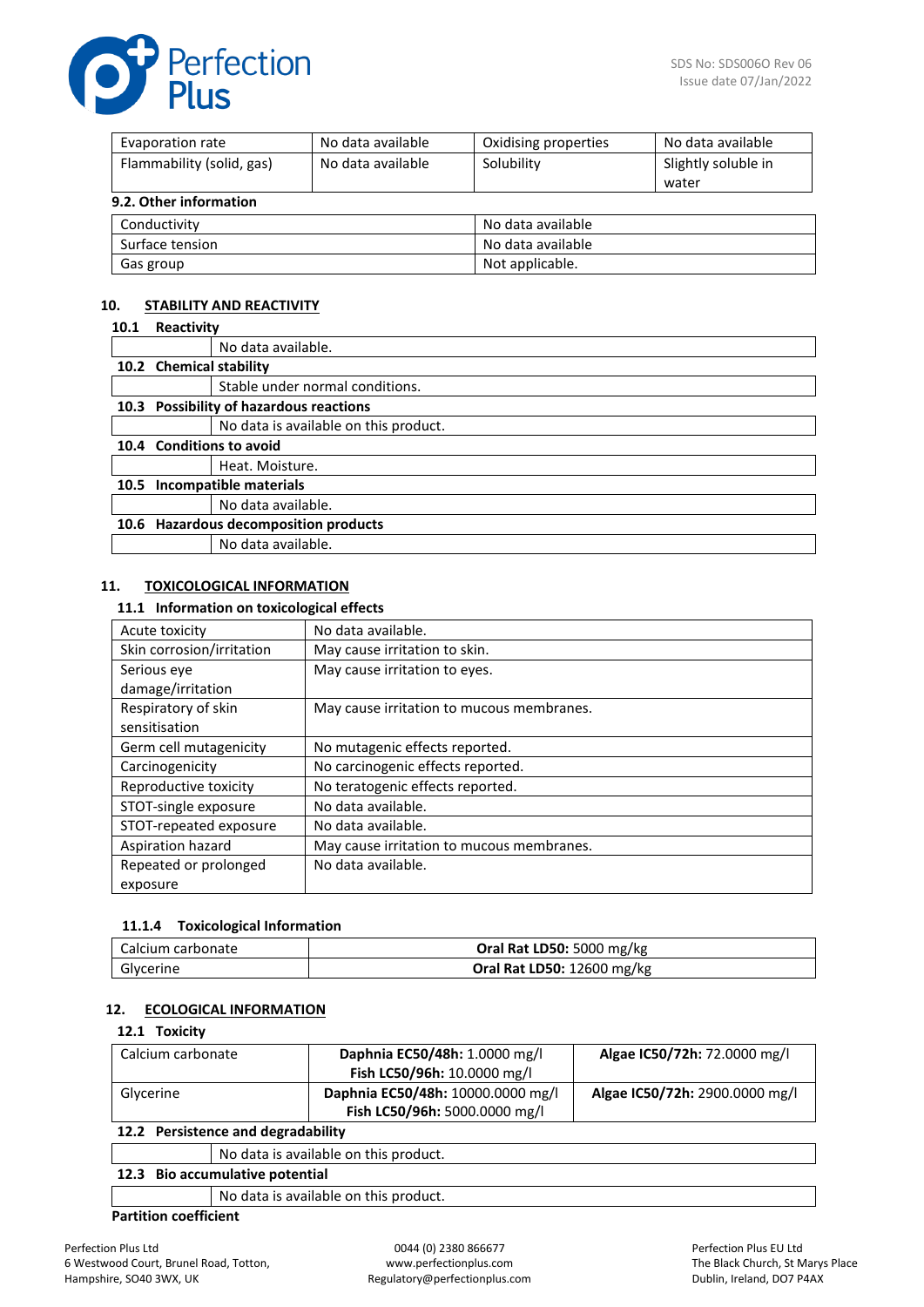

|                                         | Prophy Paste Orange No data available |  |
|-----------------------------------------|---------------------------------------|--|
| 12.4 Mobility in soil                   |                                       |  |
|                                         | No data is available on this product. |  |
| 12.5 Results of PBT and vPvB assessment |                                       |  |
|                                         | No data is available on this product. |  |
| 12.6 Other adverse effects              |                                       |  |
|                                         | No data is available on this product. |  |

### **13. DISPOSAL CONSIDERATIONS**

### **13.1 Waste treatment methods**

|                         | Dispose of in compliance with all local and national regulations.                                                                                                                                                                                                                                                      |  |  |
|-------------------------|------------------------------------------------------------------------------------------------------------------------------------------------------------------------------------------------------------------------------------------------------------------------------------------------------------------------|--|--|
|                         | <b>General information</b>                                                                                                                                                                                                                                                                                             |  |  |
| <b>Disposal Methods</b> | 18 WASTES FROM HUMAN OR ANIMAL HEALTH CARE AND/OR RELATED RESEARCH (except<br>kitchen and restaurant wastes not arising from immediate health care). 18 01 wastes from<br>natal care, diagnosis, treatment or prevention of disease in humans. 18 01 06 chemicals<br>consisting of or containing dangerous substances. |  |  |
|                         | Do not empty in to drains. For disposal within the EC, the appropriate code according to the<br>European Waste Catalogue (EWC) should be used.                                                                                                                                                                         |  |  |
|                         | Disposal of packaging                                                                                                                                                                                                                                                                                                  |  |  |
|                         | Do NOT reuse empty canisters. Empty containers can be sent for disposal or recycling.                                                                                                                                                                                                                                  |  |  |

### **14. TRANSPORT INFORMATION**

#### **14.1 UN number**

|                                                                                  | The product Is not classified as dangerous for carriage. |  |
|----------------------------------------------------------------------------------|----------------------------------------------------------|--|
| 14.2 UN proper shipping name                                                     |                                                          |  |
|                                                                                  | The product Is not classified as dangerous for carriage. |  |
|                                                                                  | 14.3 Transport hazard class(es)                          |  |
|                                                                                  | The product Is not classified as dangerous for carriage. |  |
| 14.4 Packing group                                                               |                                                          |  |
|                                                                                  | The product Is not classified as dangerous for carriage. |  |
|                                                                                  | 14.5 Environmental hazards                               |  |
|                                                                                  | The product Is not classified as dangerous for carriage. |  |
|                                                                                  | 14.6 Special precautions for user                        |  |
|                                                                                  | The product Is not classified as dangerous for carriage. |  |
| Transport in bulk according to Annex II of MARPOL 73/78 and the IBC Code<br>14.7 |                                                          |  |
|                                                                                  | The product Is not classified as dangerous for carriage. |  |
|                                                                                  |                                                          |  |

### **15. REGULATORY INFORMATION**

### **15.1 Safety, health and environmental regulations/legislation specific for the substance or mixture**

| COMMISION REGULATION (EU) No 453/2010 of 20 May 2010 amending Regulation (EC) No         |
|------------------------------------------------------------------------------------------|
| 1907/2006 of the European Parliament and of the Council on the Registration, Evaluation, |
| Authorisation and Restriction of Chemicals (REACH), establishing a European Chemicals    |
| Agency, amending Directive 1999/45/EC and repealing Council Regulation (EEC) No 793/93   |
| and Commission Regulation (EC) No 1488/94 as well as Council Directive 76/769/EEC and    |
| Commission Directives 91/155/EEC, 93/67/EEC, 93/105/EC and 2000/21/EC. REGULATION        |
| (EC) No 1907/2006 OF THE EUROPEAN PARLIAMENT AND OF THE COUNCIL of 18 December           |
| 2006 concerning the Registration, Evaluation, Authorisation and Restriction of Chemicals |
| (REACH), establishing a European Chemicals Agency, amending Directive 1999/45/EC and     |
| repealing Council Regulation (EEC) No 793/93 and Commission Regulation (EC) No 1488/94   |
| as well as Council Directive 76/769/EEC and Commission Directives 91/155/EEC,            |
| 93/67/EEC, 93/105/EC and 2000/21/EC.                                                     |
|                                                                                          |

### **15.2 Chemical Safety Assessment**